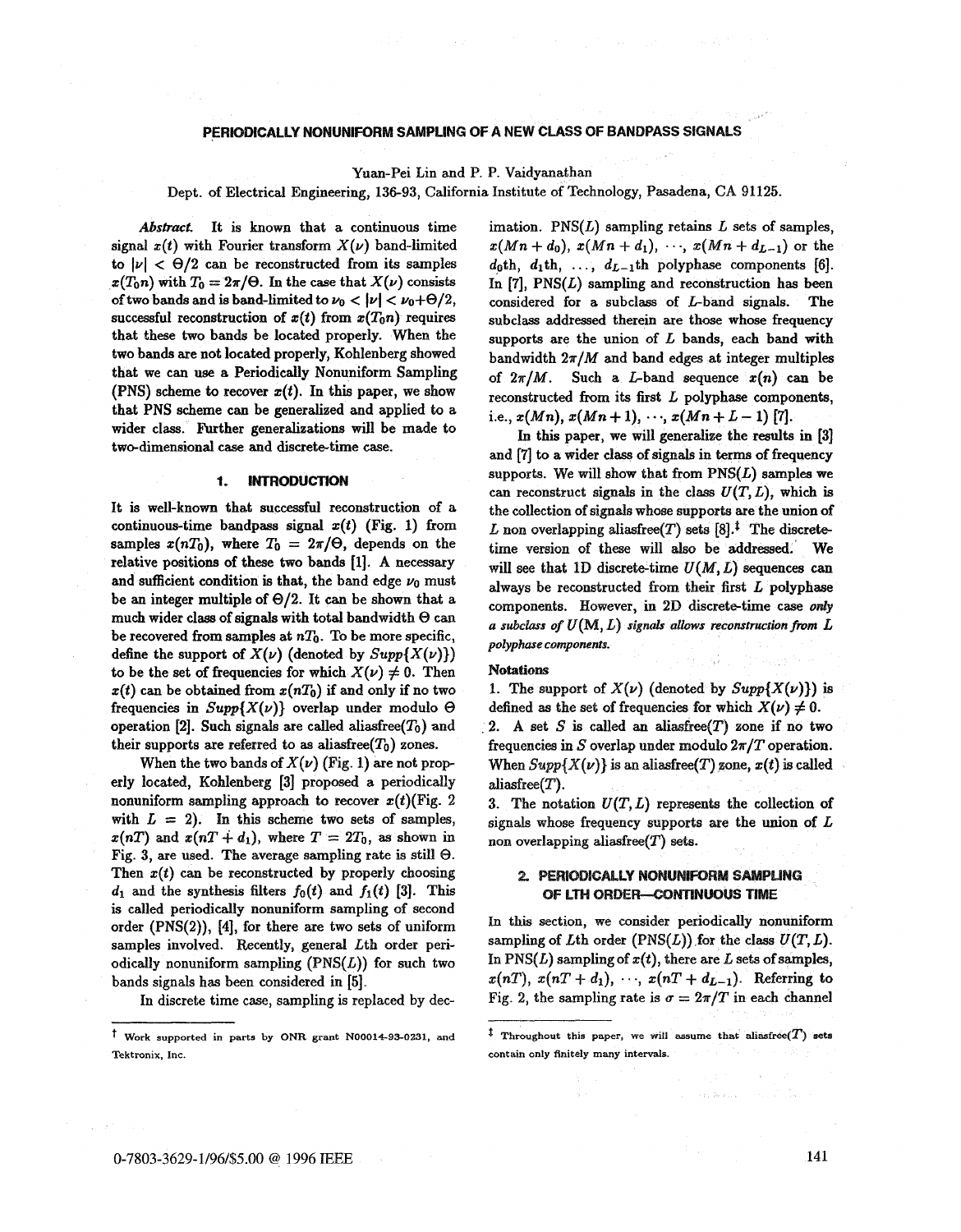and the average sampling rate is  $L\sigma$ , which is the total **bandwidth of**  $x(t)$ **. We will show that these L sets of** uniform samples can be used to reconstruct  $x(t)$ .

In the *l*<sup>th</sup> channel,  $y_{\ell}(t)$  contains the samples  $x(nT + d_{\ell}); Y_{\ell}(\nu)$  consists of shifted versions of  $X(\nu)$ ,

$$
Y_{\ell}(\nu)=\frac{1}{T}\sum_{k}X(\nu-k\sigma)e^{-jkd_{\ell}\sigma}
$$

Because the total bandwidth of  $x(t)$  is  $L\sigma$  and the sampling rate is  $\sigma$  in each channel, serious aliasing occurs in  $y_{\ell}(t)$ . To be more quantitative, we first **partition** the support of  $X(\nu)$  into *L* non overlapping aliasfree(T) sets,  $\{S_i\}_{i=0}^{L-1}$ . Define  $X_i(\nu)$  to be the part of  $X(\nu)$  on  $S_i$ , i.e.,  $X_i(\nu) = \begin{cases} X(\nu), & \nu \in S_i \\ 0, & \text{otherwise.} \end{cases}$ the set  $S_i$ ,  $Y_\ell(\nu)$  contains  $X_i(\nu)$  and  $L-1$  shifted ies, one from each  $X_m(\nu)$ ,  $m \neq i$ . Suppose the shifted amounts are respectively  $\beta_1(\nu)\sigma$ ,  $\beta_2(\nu)\sigma$ , ...,  $\beta_{L-1}(\nu)\sigma$ . Because  $X_i(\nu)$  are non overlapping, it can be verified that for  $\nu \in Supp\{X(\nu)\}\)$ ,

$$
Y_{\ell}(\nu)=\frac{1}{T}\left(X(\nu)+\sum_{i=1}^{L-1}X(\nu-\beta_i(\nu)\sigma)e^{-j\beta_i(\nu)d_{\ell}\sigma}\right).
$$

Notice that  $\beta_i(\nu)$  thus defined are piecewise constant because  $Supp{X(v)}$  is the union of finitely many intervals.

*A U(T,L)* signal *z(t)* can be *1 [8].*  recovered from its **PNS(L)** samples if and only if the equation below has a solution  $f(\nu)$  for every  $\nu \in$  $Supp{X(\nu)}$ .

$$
\mathbf{A}(\nu)\mathbf{f}(\nu) = T\mathbf{e}_0 \tag{1}
$$

where  $A(\nu)$  is

$$
[\mathbf{A}(\nu)]_{0\ell} = [\mathbf{A}(\nu)]_{\ell 0} = 1, \quad 0 \le \ell \le L - 1
$$
  

$$
[\mathbf{A}(\nu)]_{i\ell} = e^{-j\beta_i(\nu)d_{\ell}\sigma}, \quad 1 \le i, \ell \le L - 1
$$

 $\mathbf{f}(\nu) = [F_0(\nu) \quad F_1(\nu) \quad \dots F_{L-1}(\nu)]^T$  and the vector **e**<sub>0</sub> is  $\begin{bmatrix} 1 & 0 & \dots & 0 \end{bmatrix}^T$ .

A nonsingular  $A(\nu)$  will yield unique solutions for the synthesis filters  $F_{\ell}(\nu)$ . If we choose  $d_{\ell} = \ell d_1$ ,  $A(\nu)$ becomes a Vandermonde matrix; the nonsingularity condition becomes much more tractable.

*Theorem 1 [8].* Consider a  $U(T, L)$  signal  $x(t)$ . There always exist constant  $d_{\ell}$ ,  $0 < \ell < L$  and synthesis filters  $F_{\ell}(\nu)$ ,  $0 \leq \ell < L$  such that  $x(t) =$  $\sum_{\ell=0}^{L-1} \sum_{n} x(nT + d_{\ell}) f_{\ell}(t - nT)$  (with  $d_0 = 0$  in this expression). In particular, the choice

$$
d_{\ell} = \ell d_1, \quad \ell = 1, 2, \cdots, L-1,
$$

leads to a Vandermonde  $A(\nu)$ , which is nonsingular if

$$
d_1 \neq \frac{nT}{\beta_i(\nu)}
$$
 and  $d_1 \neq \frac{nT}{(\beta_i(\nu) - \beta_m(\nu))}$ ,  $i \neq m$ ,

for all integer  $n$ . The existence of such  $d_1$  is guaranteed. In this case,  $\mathbf{f}(\nu) = [F_0(\nu) \dots F_{L-1}(\nu)]^T$  is given by

$$
\mathbf{f}(\nu) = \begin{cases} T\mathbf{A}(\nu)^{-1}\mathbf{e}_0, & \nu \in Supp\{X(\nu)\}, \\ 0, & \text{otherwise}, \end{cases}
$$

where  $e_0 = [1 \ 0 \ \dots \ 0]^T$ .

Remark. The synthesis filters thus obtained are functions of  $\beta_i(\nu)$  and can be verified to be piecewise constant **[SI.** 

*Two-dimensional (2D) case.* The aliasfree(T) property and aliasfree(T) **zones** can be defined **as** in **1D**  case. But now the sampling period T is a  $2 \times 2$  nonsinmatrix and the samples are located **on** the lattice defined by T, i.e., located at Tn for all integer vectors n. It can be shown that 2D  $U(T, L)$  signals can be recovered from  $PNS(L)$  samples,  $\textbf{Tn}, \textbf{Tn} + \textbf{d}_1, \ldots$  $\mathbf{Ta} + \mathbf{d}_{L-1}$ . A result similar to that presented in Theorem 1 can be derived.

# 3. ONE-DIMENSIONAL DISCRETE-TIME PERIODICALLY NONUNIFORM SAMPLING

In discrete-time  $PNS(L)$  sampling (Fig. 4) the total amount of data after decimation is *LIM* times the original input; the nonuniform sampling scheme makes sense only for  $L < M$ , which will be assumed throughout this paper. In **1D** continuous-time case, we saw that the class  $U(T, L)$  allows reconstruction from *PNS(L)* samples. In this section, a parallel theorem for 1D discrete-time  $U(M, L)$  signals will be developed.

The signal  $y_{\ell}(n)$  is the polyphase component  $x(nM + d_{\ell})$  and  $Y_{\ell}(\omega)$  can be expressed in terms of shifts of  $X(\omega)$ ,

$$
Y_{\ell}(\omega)=\frac{1}{M}\sum_{k=0}^{M-1}X(\omega-k\frac{2\pi}{M})e^{-j\frac{2\pi}{M}kd_{\ell}}.
$$

The  $U(M, L)$  nature of  $X(\omega)$  implies that only L terms in the above summation are nonzero. In particular, **on**  the support of  $X(\omega)$ ,  $X(\omega)$  and  $L-1$  shifted copies of  $X(\omega)$  are nonzero. Let us denote these shifted copies by  $X(\omega-\frac{2\pi}{M}\beta_i(\omega))$ ,  $i=1,2,\cdots,L-1$ .

*Lemma* **2.** A 1D discrete-time  $U(M, L)$  signal  $x(n)$ can be recovered from  $L$  of its polyphase components if and only if the equation to follow has a solution for every  $\nu \in Supp\{X(\omega)\}.$ 

$$
\mathbf{A}(\omega) \begin{bmatrix} F_0(\omega) & F_1(\omega) & \dots & F_{L-1}(\omega) \end{bmatrix}^T = T \mathbf{e}_0, \quad (2)
$$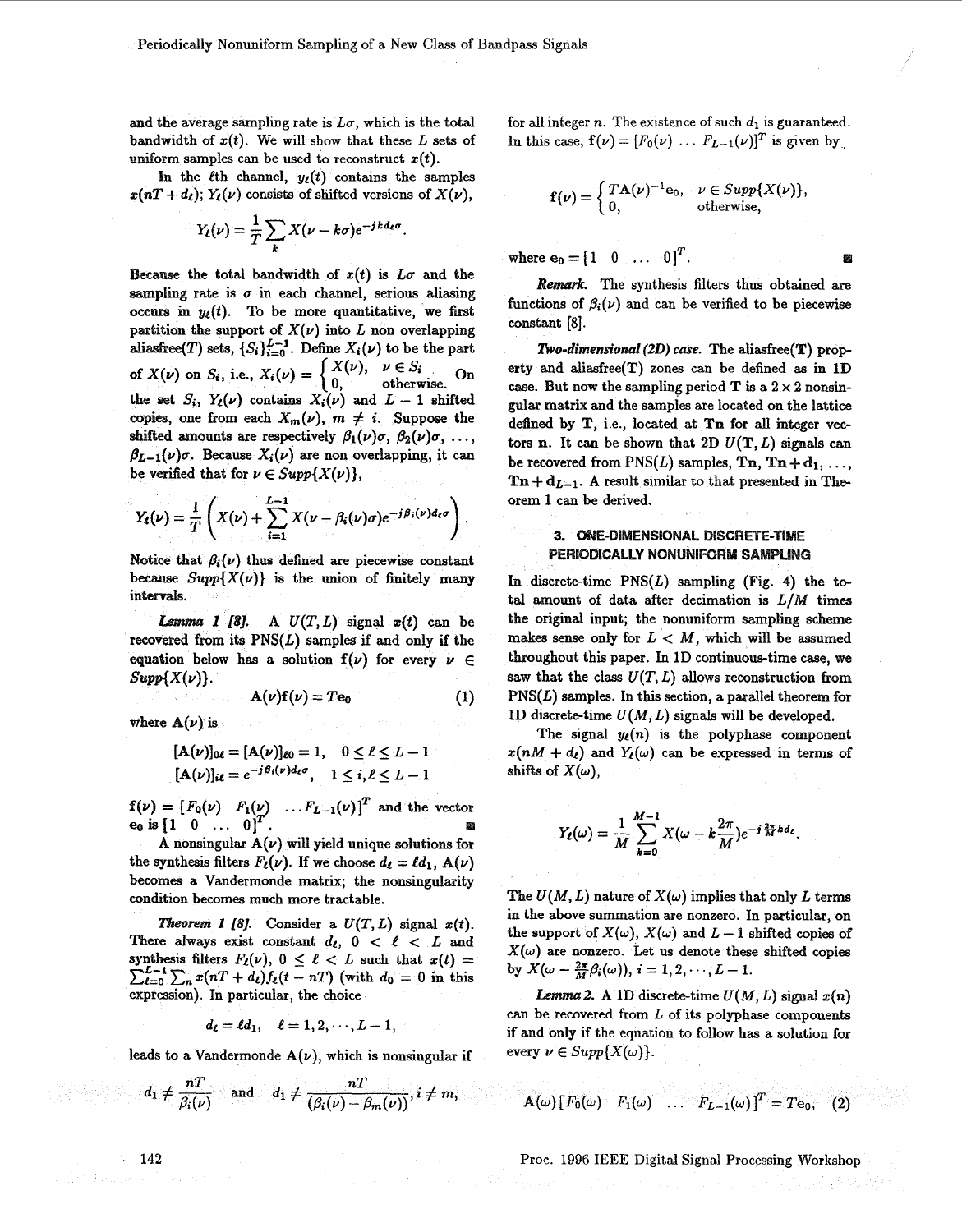where  $e_0^T = [1 \ 0 \ \dots \ 0]$  and the matrix  $A(\omega)$  is<br>given by<br> $[A(\omega)]_{0\ell} = [A(\omega)]_{\ell 0} = 1, \quad 0 \le \ell \le L - 1$ given by

$$
[\mathbf{A}(\omega)]_{0\ell} = [\mathbf{A}(\omega)]_{\ell 0} = 1, \quad 0 \le \ell \le L - 1
$$
  

$$
[\mathbf{A}(\omega)]_{i\ell} = e^{-j\frac{2\pi}{M}\beta_i(\omega)d_{\ell}}, \quad 1 \le i, \ell \le L - 1
$$

Observe that the matrix  $A(\omega)$  is a  $L \times L$  submatrix of the  $M \times M$  DFT matrix,  $W_M$  given by  $[\mathbf{W}_M]_{mn} = e^{-j\frac{2\pi}{M}mn}, 0 \leq m, n \leq M$ . Notice that any  $L \times L$  sub-matrix of  $W_M$  obtained by retaining the first L columns of  $W_M$  and some L rows of  $W_M$ is a nonsingular Vandermonde matrix. **So** the choice  $d_{\ell} = \ell, \ell = 1, 2, \dots, L - 1$ , leads to a nonsingular Vandermonde  $A(\omega)$ . Unique solutions of  $\{F_{\ell}(\omega)\}$  can be obtained from (2). The theorem below follows.

*Theorem 2 [8].* A 1D discrete-time  $U(M, L)$  signal  $x(n)$  can be recovered from its first  $L$  polyphase components,  $x(Mn)$ ,  $x(Mn+1)$ ,  $\ldots$ ,  $x(Mn+L-1)$ .

# **4. TWO-DIMENSIONAL SAMPLING AND RECONSTRUCTION**

**For** 2D discrete-time signals, aliasfree(M) property, aliasfree(M) zone and  $U(M, L)$  can be defined in the same manner, where M is a  $2 \times 2$  nonsingular integer matrix. Similar to **1D** case, a necessary and sufficient condition for reconstructing  $2D U(M, L)$  signals can be derived.

*Lemma 3.* A 2D discrete-time  $U(M, L)$  signal  $x(n)$ can be recovered from L **of** its polyphase components if and only if the equation to follow has a solution for every  $\omega \in Supp\{X(\omega)\}.$ 

$$
\mathbf{A}(\boldsymbol{\omega})\begin{bmatrix}F_0(\boldsymbol{\omega}) & F_1(\boldsymbol{\omega}) & \dots & F_{L-1}(\boldsymbol{\omega})\end{bmatrix}^T = T\mathbf{e}_0, \quad (3)
$$

where the matrix  $A(\omega)$  is given by

$$
[\mathbf{A}(\omega)]_{0\ell} = [\mathbf{A}(\omega)]_{\ell 0} = 1, \quad 0 \le \ell \le L - 1
$$
  

$$
[\mathbf{A}(\omega)]_{i\ell} = e^{-j2\pi\beta_i^T(\omega)\mathbf{M}^{-1}\mathbf{d}_{\ell}}, \quad 1 < i, \ell < L - 1 \quad \blacksquare
$$

In 1D case, we can always choose  $d_{\ell}$  such that  $A(\omega)$  is a nonsingular Vandermonde matrix for every  $\omega \in Supp\{X(\omega)\}\.$  However, it is not always possible to do **so** in 2D case. In fact, the above equation may not have a solution for some  $\omega \in Supp\{X(\omega)\}\)$  and hence  $x(n)$  can not be reconstructed from L of its polyphase components. To explain this, we take a closer look at  ${\bf A}(\boldsymbol{\omega})$ .

*The matrices*  $A(\omega)$  and  $W^{(g)}$ . It can be verified that  $A(\omega)$  is a  $L \times L$  sub-matrix of a  $J_M \times J_M$  matrix  $\mathbf{W}^{(g)}$ , called the generalized DFT matrix (possibly with some row and column exchanges), where  $J_M = |\det M|$ . The elements of  $W^{(g)}$  are given by

$$
[\mathbf{W}^{(g)}]_{in}=e^{-j2\pi\mathbf{k}_{i}^{T}\mathbf{M}^{-1}\mathbf{m}_{n}},\mathbf{m}_{n}\in\mathcal{N}(\mathbf{M}),\mathbf{k}_{i}\in\mathcal{N}(\mathbf{M}^{T}),
$$

Loen, Norway, September 1-4, 1996 143

where  $\mathcal{N}(M)$  denotes the set of integer vectors of the form  $Mx$ ,  $x \in [0, 1)^2$ . Let  $\Lambda$  be the Smith form of **M** [6],  $\Lambda = \begin{bmatrix} \lambda_0 & 0 \\ 0 & \lambda_1 \end{bmatrix}$ . It can be shown that when  $\mathbf{m}_n$  and  $\mathbf{k}_i$  are properly ordered,  $\mathbf{W}^{(g)} = \mathbf{W}_{\lambda_0} \otimes \mathbf{W}_{\lambda_1}$ where  $W_{\lambda}$  denotes a  $\lambda \times \lambda$  DFT matrix and  $\otimes$  denotes the Kronecker product. The Kronecker product of two matrices A and **B** is defined **as** 

$$
\mathbf{A}_{I \times K} \otimes \mathbf{B}_{J \times L} = \underbrace{\begin{bmatrix} a_{0,0} \mathbf{B} & \dots & a_{0,K-1} \mathbf{B} \\ \vdots & \dots & \vdots \\ a_{I-1,0} \mathbf{B} & \dots & a_{I-1,K-1} \mathbf{B} \end{bmatrix}}_{I J \times KL}.
$$

Unlike **1D DFT** matrices, **W(g)** is not Vandermonde in general; nor are its  $L \times L$  sub-matrices obtained by retaining the first  $L$  columns and some  $L$ rows. The natural question to ask next is whether a particular set of  $\{d_{\ell}\}\$  will make  $A(\omega)$  nonsingular for all  $\omega \in Supp\{X(\omega)\}\$ . In terms of the generalized DFT matrix  $W^{(g)}$ , the question can be recast as follows: can we find L columns of  $W^{(g)}$  such that for arbitrarily chosen L rows of  $W^{(g)}$ , the resulting sub-matrix is always nonsingular? The answer is unfortunately, **no.**  Although for every  $\omega_0 \in Supp\{X(\omega)\}\)$ , there always exist  $\{d_{\ell}\}\$  such that  $A(\omega_0)$  is nonsingular, the same  $d_{\ell}$  may yield a singular  $A(\omega_1)$  for a different frequency vector  $\omega_1$ . To follow is an example which demonstrates that there are cases when (3) is not solvable with frequency independent  $\{d_{\ell}\}.$ 

*Example 1.* Consider a discrete-time  $2D U(M, 2)$ signal  $x(n)$ , where  $M = \begin{bmatrix} 2 & 0 \\ 0 & 2 \end{bmatrix}$  and  $|\det M| = 4$ . The four vectors in  $\mathcal{N}(\mathbf{M})$  are

$$
\mathbf{n}_0 = \begin{bmatrix} 0 \\ 0 \end{bmatrix}, \; \mathbf{n}_1 = \begin{bmatrix} 1 \\ 0 \end{bmatrix}, \; \mathbf{n}_2 = \begin{bmatrix} 0 \\ 1 \end{bmatrix}, \; \mathbf{n}_3 = \begin{bmatrix} 1 \\ 1 \end{bmatrix},
$$

Order  $\mathbf{k}_i \in \mathcal{N}(\mathbf{M}^T)$  by letting  $\mathbf{k}_i = \mathbf{n}_i$ , then  $\mathbf{W}^{(g)}$  is

$$
\mathbf{W}^{(g)} = \begin{bmatrix} 1 & 1 & 1 & 1 \\ 1 & -1 & 1 & -1 \\ 1 & 1 & -1 & -1 \\ 1 & -1 & -1 & 1 \end{bmatrix}
$$
 (4)

The support of  $X(\omega)$ , as shown in Fig. 5, consists of two aliasfree(M) zones,  $S_0$  and  $S_1$  with  $S_1$  being the union of three regions  $R_0$ ,  $R_1$ , and  $R_2$ . Because  $L = 2$ , we only have one beta function,  $\beta(\omega)$ . Observe that

$$
\beta(\omega) = \begin{cases} k_1, & \omega \in R_0 \\ k_2, & \omega \in R_1 \\ k_3, & \omega \in R_2. \end{cases}
$$